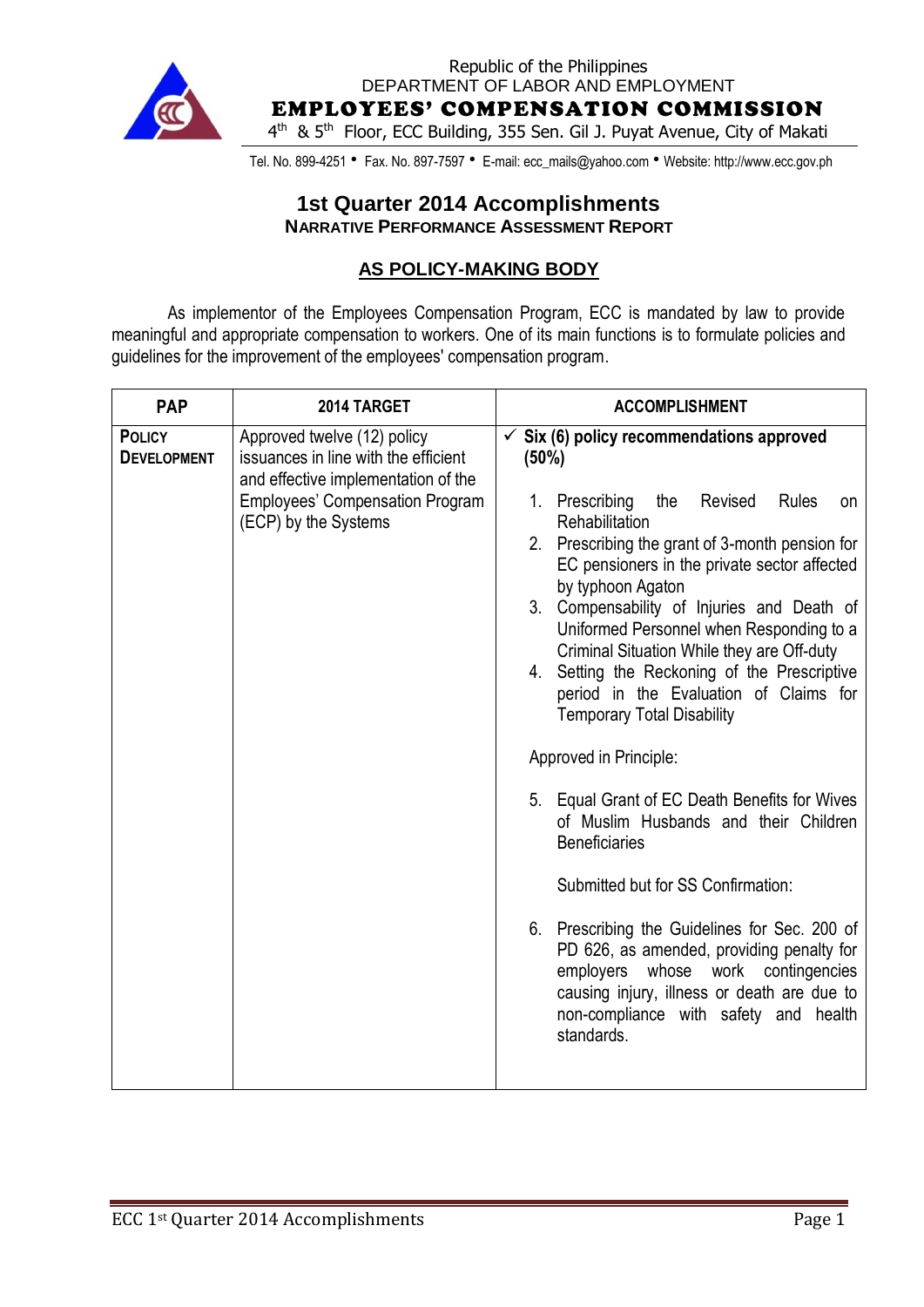# **AS AN APPELATE BODY**

Its function is to review and decide on appeal of all EC claims disapproved by the Systems. This involves the evaluation and adjudication of all EC claims elevated to the Commission after denial by the System. A system of monitoring/tracking every action taken on the case has been installed to ensure prompt disposition of appealed EC claims.

| <b>PAP</b>                                                                    | 2014 TARGET                                                                                  | <b>ACCOMPLISHMENT</b>                                                                                          |
|-------------------------------------------------------------------------------|----------------------------------------------------------------------------------------------|----------------------------------------------------------------------------------------------------------------|
| <b>SPEEDY</b><br><b>DISPOSITION OF</b><br><b>EC APPEALED</b><br><b>CLAIMS</b> | 100% disposition rate by EO 2014 for<br>EC appealed cases received as of 20<br>November 2014 | $\checkmark$ 83% disposition rate<br>45 cases disposed<br>54 cases handled<br>One Legal case; 53 Medical cases |
|                                                                               | All appealed cases disposed within the<br>process cycle time (PCT) of 40 working<br>days     | $\checkmark$ 100% disposition rate<br>45 cases disposed within PCT of 40<br>working days                       |
|                                                                               |                                                                                              | - 17 cases disposed less than 20<br>working days                                                               |
|                                                                               |                                                                                              | 5 cases disposed less than 30<br>working days                                                                  |
|                                                                               |                                                                                              | 23 cases disposed less than 40<br>working days                                                                 |

# **ON INFORMATION DISSEMINATION**

This program is designed to increase public awareness on the Employees Compensation Program (ECP) and to ensure at all times that workers are informed of their rights, benefits and privileges under the ECP. This involves the conduct of seminars/lectures on the ECP and OSH right at the workplaces in coordination with the employers and the employees' unions. Target participants of ECP seminars/lectures are rank and file workers, labor union representatives and human resource officers.

| <b>PAP</b>           | 2014 TARGET                       | <b>ACCOMPLISHMENT</b>                    |
|----------------------|-----------------------------------|------------------------------------------|
| <b>ECP</b>           | Conducted 300 ECP advocacy        | 69 ECP advocacy seminars conducted (23%) |
| <b>INFORMATION</b>   | seminars with 15,000 participants | 3,928 participants reached (26%)         |
| <b>DISSEMINATION</b> | from 7,000 companies nationwide   | 1,360 companies nationwide (19%)         |